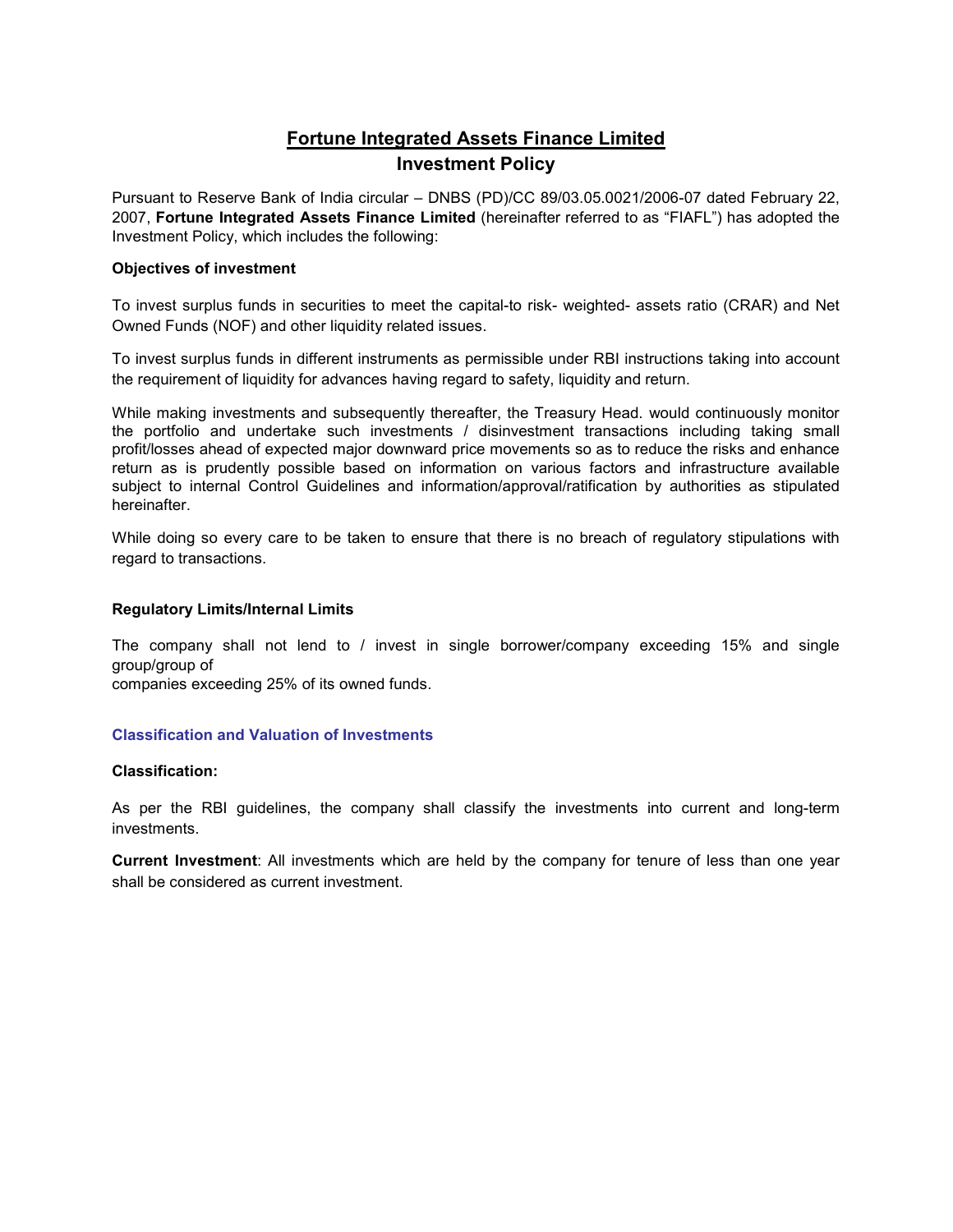Long term Investment: All investments which are not current investments are Long term investments. Quoted current investments shall, for the purposes of valuation, be grouped into the following categories, viz.,

- $\triangleright$  Equity shares,
- $\triangleright$  Preference shares,
- $\triangleright$  Debentures and bonds,
- $\triangleright$  Government securities including treasury bills,
- $\triangleright$  Units of mutual fund, and
- > Others. Quoted current investments for each category shall be valued at cost or market value whichever is lower. For this purpose, the investments in each category shall be considered scrip wise and the cost and market value aggregated for all investments in each category. If the aggregate market value for the category is less than the aggregate cost for that category, the net diminution shall be provided for or charged to the profit and loss account. If the aggregate market value for the category exceeds the aggregate cost for the category, the net appreciation shall be ignored.

Diminution in one category of investments shall not be set off against appreciation in another category.

Unquoted equity shares in the nature of current investments shall be valued at cost or break up value, whichever is lower

However, non-banking financial companies may substitute fair value for the break up value of the shares, if considered necessary. Where the balance sheet of the investee company is not available for two years, such shares shall be valued at one Rupee only.

Unquoted preference shares in the nature of current investments shall be valued at cost or face value, whichever is lower.

Investments in unquoted Government securities or Government guaranteed bonds shall be valued at carrying cost.

Unquoted investments in the units of mutual funds in the nature of current investments shall be valued at the Net Asset Value (NAV) declared by the mutual fund in respect of each particular scheme.

Commercial papers shall be valued at carrying cost.

A long-term investment shall be valued in accordance with the Accounting Standard issued by Institute of Chartered Accountants of India (ICAI.)

#### The Investment Portfolio is to be classified into the following categories:

Held for Trading (HFT): Securities acquired for the purpose of taking advantage of the short-term price / interest rate movements.

Held to Maturity (HTM): Securities acquired with the intention to hold them up to the date of maturity.

Available for Sale (AFS): Securities, which do not fall within the above mentioned two categories, would be classified under Available for Sale.

The category will be decided at the time of acquisition of the security.

In case of Mutual Fund Units, if it is a close-ended scheme and if the units are not listed in Stock Exchange, then the same to be included in HTM category. Other wise all the units are to be classified into HFT or AFS.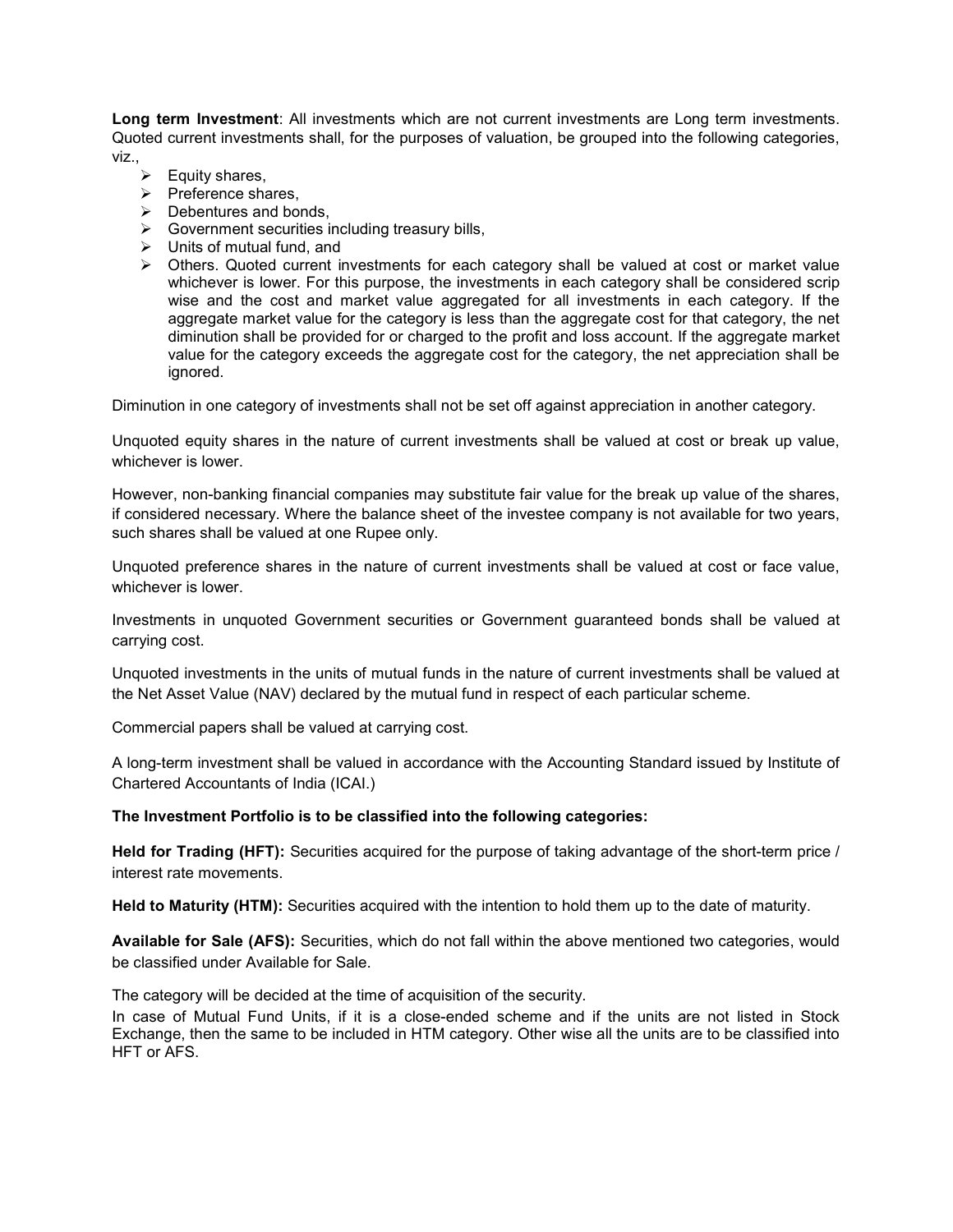#### Valuation of Investments

Held to Maturity: The Investments classified under HTM need not be marked to market and will be carried at acquisition cost if more than the face value, where the excess premium paid will be amortized over the period remaining to maturity.

Amortization will be on the basis of number of days; and will be done once in a year on the last working day of the year

Available for Sale: Securities under this category will be marked to market scrip wise but the net appreciation / diminution will be calculated after the scrips being grouped as follows:

- $\triangleright$  Equity shares
- $\triangleright$  Preference shares
- $\triangleright$  Debentures and bonds
- $\triangleright$  Government securities including treasury bills
- $\triangleright$  Units of mutual fund, and
- **▶ Others:**

The net appreciation will be ignored and the net diminution will be provided for. The book value for the scrip's will not undergo any change. The diminution in one group cannot be set-off against any appreciation in nother group. In case of PSU Bonds, there will be no netting of appreciation/ diminution. The Bonds will be held under HTM and diminution shall be provided for Valuation for Available for Sale category to be done at the end of every quarter.

The diminution provision to be made will have to be debited to P& L. and an equivalent amount to be credited to P&L from Investment Fluctuation Reserve / Investment Diminution Reserve A/c. In case of excess provision, the excess provision should be reversed and credited to P&L and an equivalent amount transferred to Investment Fluctuation Reserve / Investment Diminution Reserve A/c from P & L. When such provisions are made, explanatory note to be shown after determining the profit for the year.

#### Held for Trading

The security has to be marked to market on the last working day of every month and the net diminution if any will have to be provided for in the P&L. Account The net appreciation will have to be ignored and Book Value will not undergo any change.

In case, any of the securities in any of the three categories is/are outstanding for receipt of Principal / Interest, then the Company should not reckon the income for such securities and should also make appropriate provisions for diminution in the value of the investment based on the latest NPA provisioning norms. This diminution cannot be set-off against other appreciation in the securities in the same category.

#### Other Functions

As the debt markets have become subject to substantial volatility investment portfolio is required to be monitored closely and actively managed. Decisions to restructure the same have to be taken promptly to avoid undue loss in value or missing opportunities to enhance return. Since these decisions cannot be held for the approval of Board meeting, committee approach is necessary and accepted convention. While broader decisions on budget and balance sheet structure may be vested with Board, the Asset Liability Management Committee (ALCO) vested with responsibility of making decisions on composition of investment portfolio and fix outer limit on modified duration and single instrument exposure. The Committee to consist of three members viz. Mr. Chintan V. Valia, Mr. G S Ganesh & Mr. Mukesh Unadkat and ALCO may be authorized to take decisions for day to day operations subject to overall ceilings prescribed by the Board as follows: